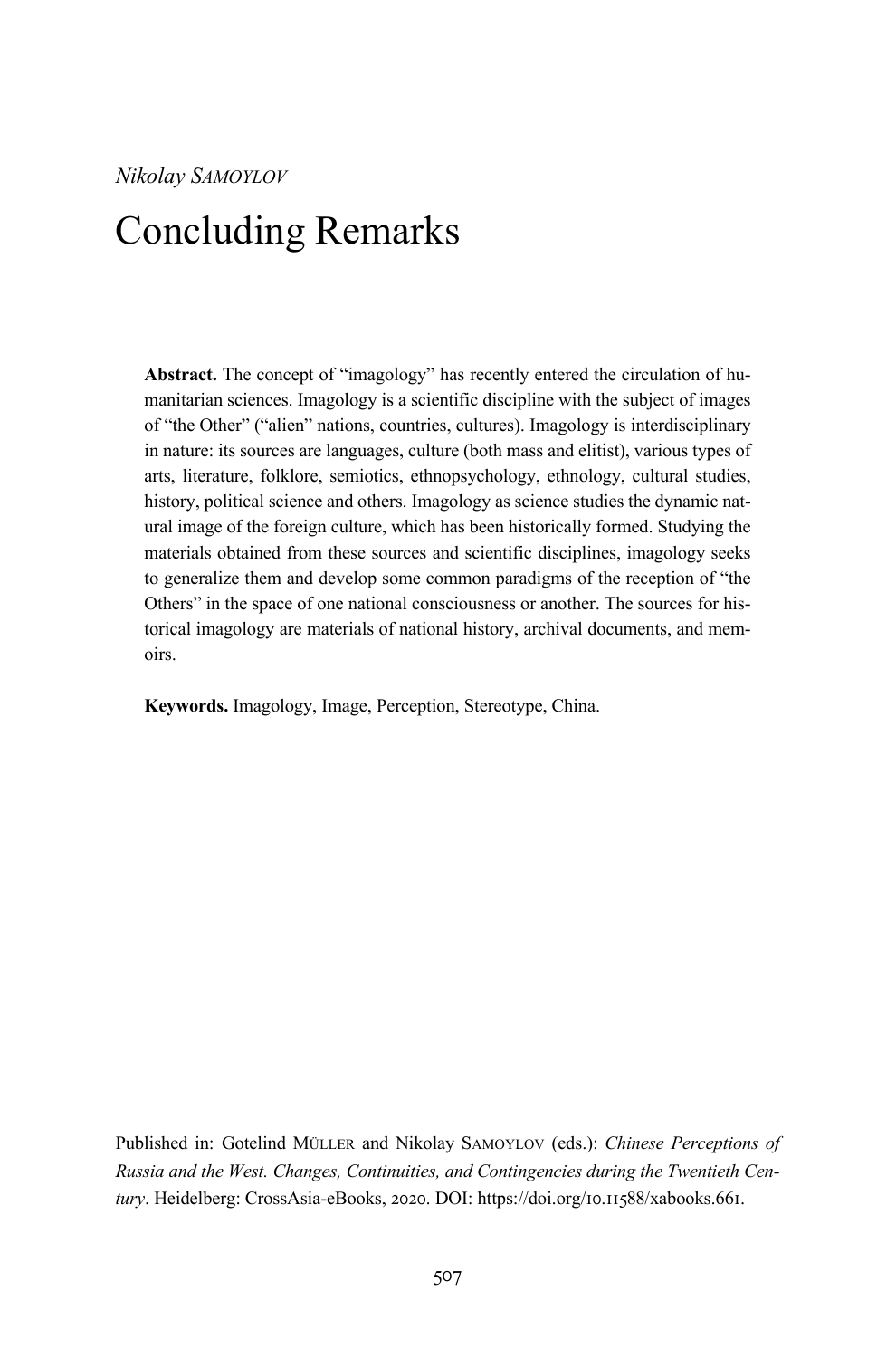The origins of imagology are as ancient as the history that begins with cultural differentiation, according to the principles of "we" and "they", "I" and "the Other", with mutual perception and mutual representations as well as with mutual familiarization. In other words, imagology studies the elements of the cultural unconscious. Imagology is also a new scientific direction, and, therefore, its subject and research methods are not yet completely defined.

Some scholars consider imagology to be a part of historical studies and argue that it should investigate perceptions of other peoples and countries that arose in the public consciousness of a particular nation at a certain historical stage. Sources for historical imagology are usually taken from materials of national and world history. They are archival documents, as well as memoirs, from which information can be obtained on how the representations of one people about another were formed and changed throughout history. Painting, visual arts, and cinematography also reflect perceptions of other cultures contained in artistic forms.

Others, first of all, turn their attention to literary texts. Literary scholars prefer to talk about "artistic imagology", which is mastered by comparative literary criticism. Unlike historical imagology, the material of which is highly reliable, artistic imagology has a different kind of authenticity: literature, with all its conventions, is able to fully, vividly recreate the atmosphere of human relations; mentality, characters, speech, stereotypes of everyday consciousness are all formed in one national or social environment or another. At the same time, "artistic imagology" requires an interdisciplinary approach, i.e., attracting data from history, cultural studies, ethnopsychology, but also data on national character, lifestyle, behavior, customs, religion, etc.

Cultural anthropologists and sociologists believe that the goal of imagology is to study the ideas of the participants in a cultural dialogue and their perceptions about each other. $1$ 

The ultimate perspective of image studies is a theory of cultural or national stereotypes, not a theory of cultural or national identity. Imagology is concerned with the representamen, representations as textual strategies and as discourse. That discourse implicitly raises a claim of referentiality vis-à-vis empirical reality, telling us that nation X has a set of characteristics Y, yet the actual validity of that referentiality claim is not the imagologist's to verify or falsify. The imagologist's frame of reference is a textual and intertextual one.

<sup>1</sup> Joep LEERSSEN: "Imagology: History and method". In: Manfred BELLER and Joep LEERS-SEN (eds.): *Imagology: the Cultural Construction and Literary Representation of National Characters; a Critical Survey*, Amsterdam and New York: Rodopi 2007, p. 27.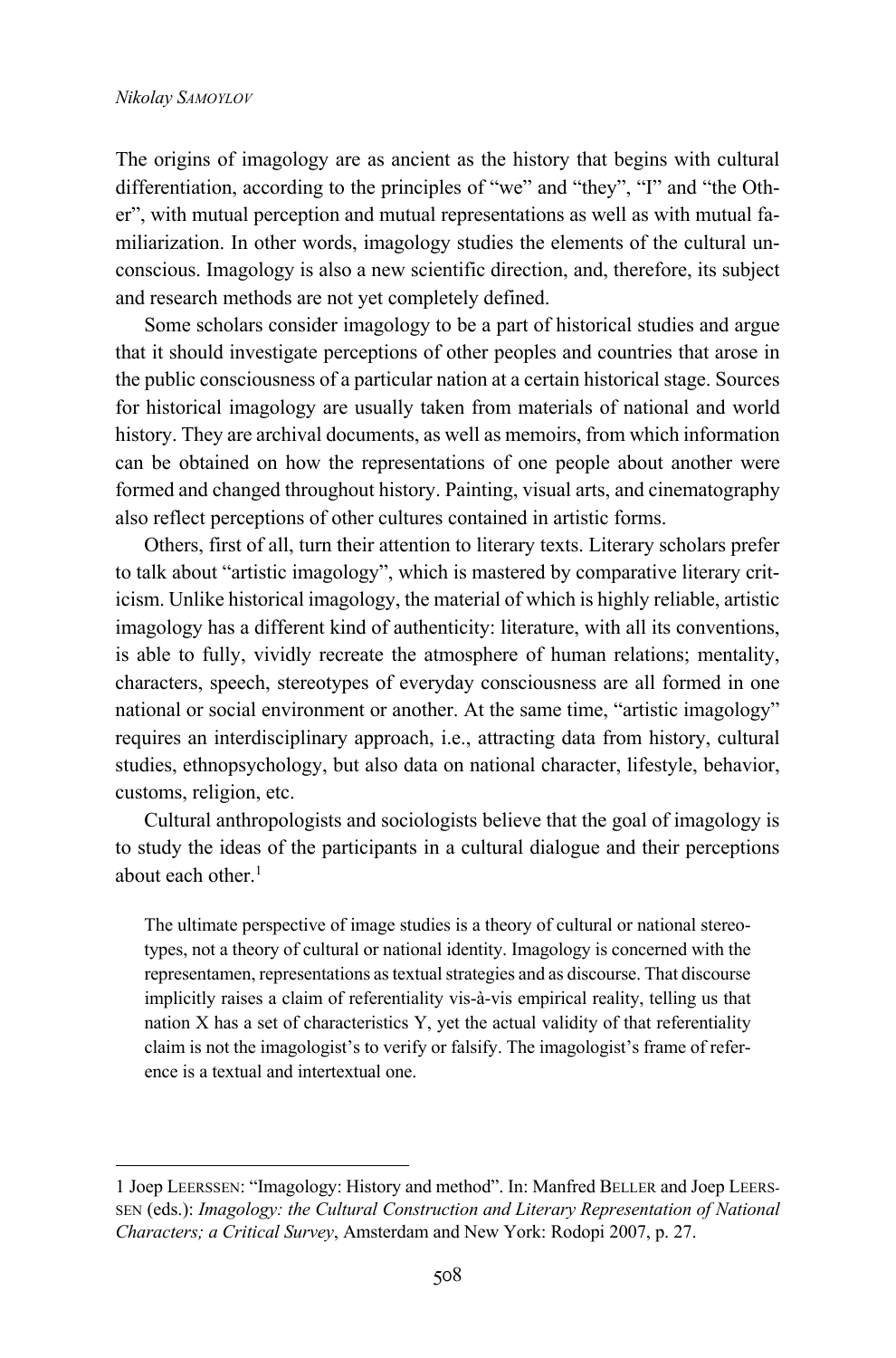Researchers who work in the sphere of cultural paradigms have their own point of view of the formation and functioning of images and stereotypes. They presuppose that the ability to understand "uncommon" and "foreign" phenomena and their communication processes is one of the most important problems in the history of culture. On the other hand, cultural anthropologists state that the intention to understand "foreign" culture enables a person to exceed the bounds of his own world and plunge into other cultural spheres. It is very important for the development of his own culture. Nowadays, being influenced by globalization, this statement is becoming more and more *en vogue*.

As for political scientists, the study of the rules according to which the images of "the Other" could be created and introduced into public consciousness is considered the most important task of imagology.

Another group of scholars prefers to study national stereotypes, which are distributed in the ideas of one nation relative to another and have both positive and negative sides. The positive side of national stereotypes is that they, as it were, accumulate and store in short form, with the already existing experience of interethnic communication. The negative side of national stereotypes is known even more as it can be the basis for the development of chauvinism. Thus, the basis of stereotyping is the historical experience of the people and the experience of interaction between the nations. A factor that prompts the cognition and appreciation of any "alien", "other" culture is often a surprise at an unusual, unfamiliar one. In the context of cultural globalization, the question of how the implementation of perceptions and representations of "strange" nations, and the transformation of these stereotypes (true and false) occur in the mass consciousness should be very acute. In addition, the development of imagological studies is currently associated with the need to promote mutual understanding between peoples and has a definite humanitarian goal.

More recently, philology and cultural anthropology have been added to the variety of human sciences, methods and approaches used in this multidisciplinary endeavor. It is impossible to understand the dynamics, mechanisms and certain ways of how a definite image of a country or a nation forms, or to understand the transformation of that image into a stable stereotype, without applying the data of sciences delineated above.

Scholars usually studying the problem within the framework of psychological paradigms consider the concept of real and imagined images of any nation or ethnic group to be the subject matter of ethnic self-consciousness. On the subject of ethnic stereotypes, one can safely assume they are formed on the basis of ethnic imagery systems; they are generalized, stable, and highly charged; they are composed through historical aspects of interethnic relations; and they regulate their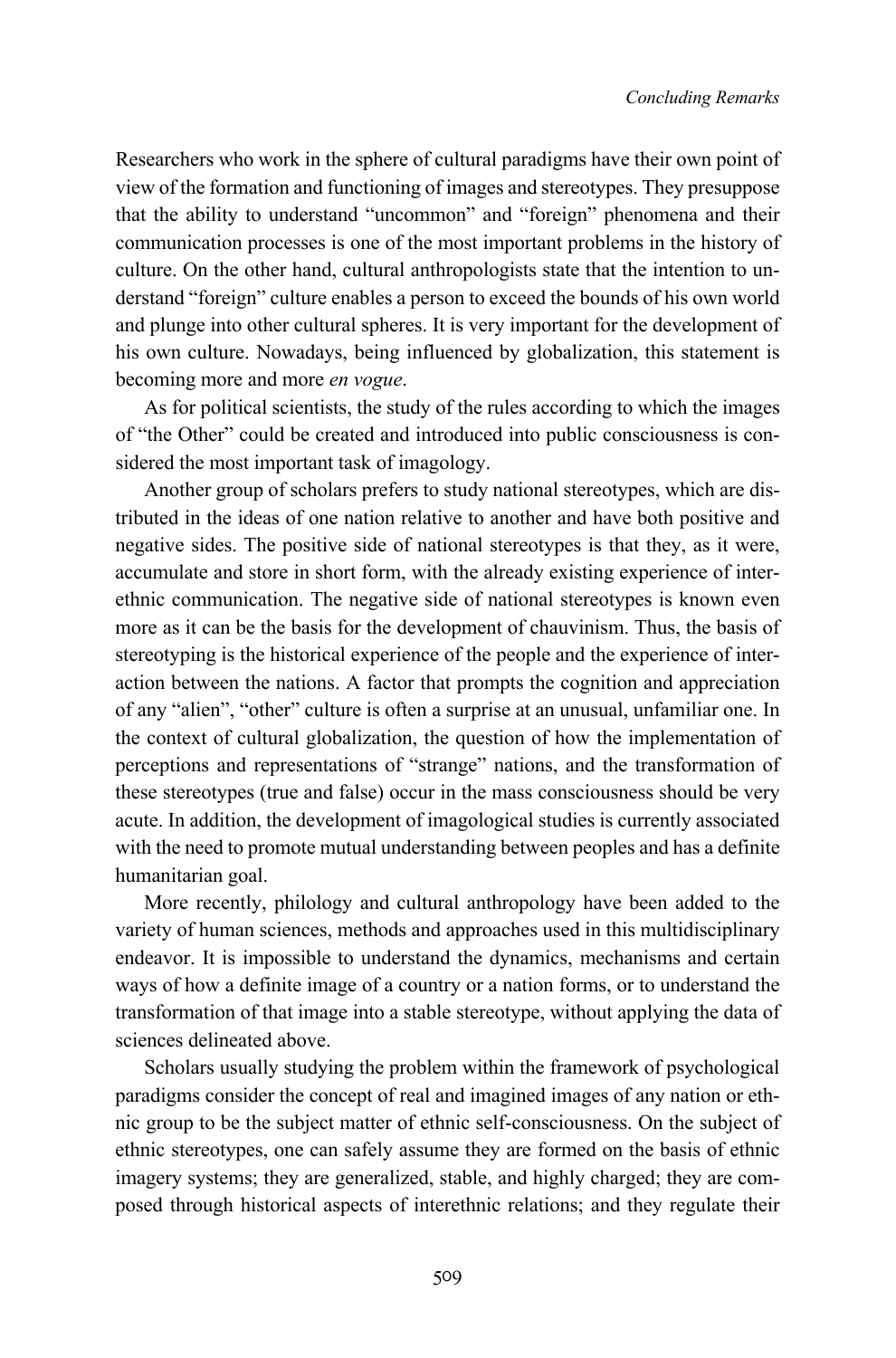carriers' perception and way of conduct. A great influence of ethnic stereotypes on interethnic relations is described in many works by modern social psychologists and ethno-psychologists, who mention that ethnic stereotypes reflect cultural and historical peculiarities of parties to ethnic relations: ethnic stereotypes and ethnic auto-stereotypes, while depicting judgment-based and standard components of an ethnos (as a sociocultural system) serves as a driving force for the self-identification in ethnic communities and cultures continuum. Emotive and estimative character of ethnic stereotypes is one of the crucial points. There are three parameters of an ethnic stereotype's emotive and estimative component: ambivalence, expressiveness and target-orientation. These are important characteristics of an ethnic stereotype, because they depict its "imagery". Ethno-psychologists consider stability and rigidity to be another important quality of ethnic stereotypes. However, a degree of relativity to this stability is also recognized.

Ethno-psychologists, while conducting applied research, pay much attention to the formation of ethnic stereotypes and their functioning on the basis of cultural, common and other specific features of an ethnic community determined through the course of history. In this respect, it is noticed that ethnic stereotypes are the components of a national mental makeup and the basis of national self-image formation. At this point, meaningful results in the sphere of development of the concept of ethnic stereotypes have been achieved. Ethnologists declare that ethnic stereotypes have an absolute effect on peoples' behavior and that they can form ethnic antipathies or good feelings, pushing nations apart or pulling them together. They can also predetermine human behavior in any situation.

Russian historian and anthropologist A. S. MYLʹNIKOV, while developing an ethnological component of research in imagology and stressing its interdisciplinary nature, comes up with the term "ethnic imagology". Its main components are: I) The creation of an ethnic/ethnocultural worldview which tends to be different from one nation to another during different historical periods; 2) The study of the formation of ethnic/ethnocultural stereotypes and activities concerning different nations and their representatives; 3) The development of a set of issues connected with researching concepts of national character, ethnic mindset, and phenomena that generate relevant ethnocultural stereotypes. Consequently, the analysis of this set of issues is bound to be carried out by taking account of groupwide sociocultural imagery that usually differs from general ethnical imagery; 4) The examination of the historical memory phenomenon that through an interrelation of ethnic, spatial and diachronic factors secures a continuity of ethnic/ethnocultural traditions from the past into the present and the future. 2

<sup>2</sup> Aleksandr MYLʹNIKOV: "Ėtnicheskai͡a imagologii͡a" (Ethnic imagology). In: *Kur'er Petrovskoĭ Kunstkamery* (Messenger of Peter's Kunstkamera) 1999, no. 8–9, p. 16.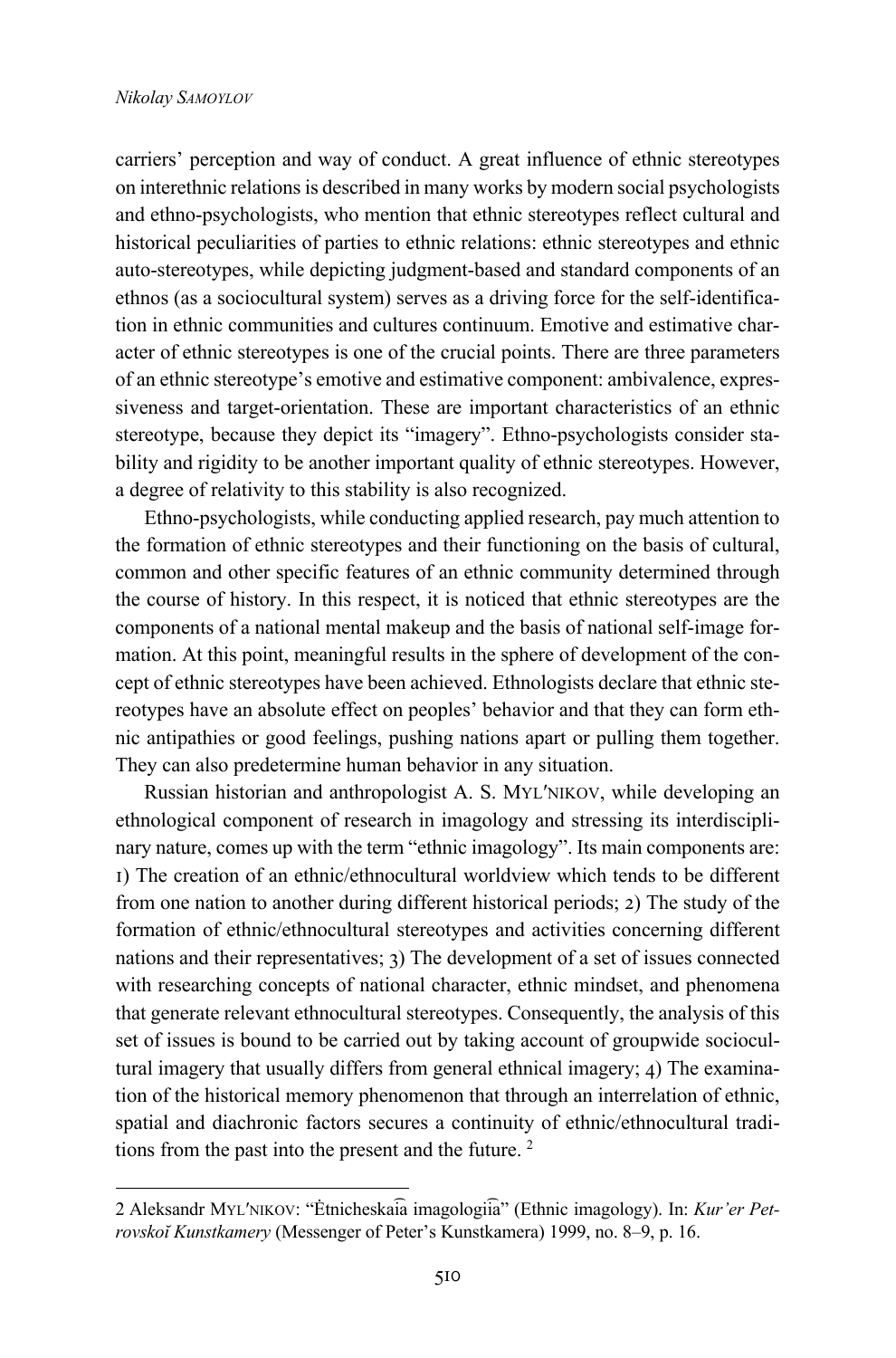According to the concept of A. S. MYLʹNIKOV, the main branches of ethnic imagology are: worldview, ethnocultural stereotypes, ethnic mindset and historical memory which altogether offer opportunities for understanding ethnopsychological mechanisms on systemic levels. Perception is the component of ethnic imagology that depicts public feelings and conscience, and, as MYLʹNIKOV states, "it is as unbiased as the things it depicts"<sup>3</sup>.

Thus, from the contemporary point of view, nowadays, imagology is considered to be an overarching academic discipline in humanities that examines the process whereby any images (country, nation, culture, etc.) are formed, perceived and transformed. The main point in conducting imagology research is the certain way different ethnic groups, countries and cultures figuratively perceive something "uncommon". The specified imagology subject matters are:  $I$ ) stable images objectified in literature (literary studies); 2) national images and ethnic stereotypes, and the ways they influence society (in ethnology); 3) stereotypes of any language (linguistic imagology); 4) mutual perceptions of participants in a cultural dialogue regarding each other (in culture studies); and  $\zeta$ ) images of social function (in sociology).

At the end of the 20th and beginning of the 21st century the interdisciplinary research space of historical imagology has been, and continues to be, expanding and become conceptually saturated. Methods of imagological studies are based on concrete historical analysis of the collective representations of other peoples and states, as well as analysis of ethnic, national, cultural, auto- and hetero-stereotypes, the ways of their formation, the ways of functioning and transformation processes in the context of "we" and "they" relations. Having mastered historical anthropological, sociopsychological and cultural approaches, historical imagology has accumulated a significant amount of empirical research. The focus was on the complex processes of the formation of ethnic representations and the creation of national identity. With respect to the studies of historically formed stereotypical views of foreigners, multi-genre texts are used to reveal heterogeneous pictures of the world.

Comparative historical analysis of national images provides an opportunity for studying historical dynamics of the formation of the views, which, in turn, allows us to comprehend the historical features of the development of different societies and cultures. In this regard, the perceptions and the stereotypes formed on their basis are the object of study by means of historical imagology. The study of national images is a comparative undertaking; it addresses cross national relations rather than national identities. According to J. LEERSSEN's conception:

<sup>3</sup> Ibid., p. 17.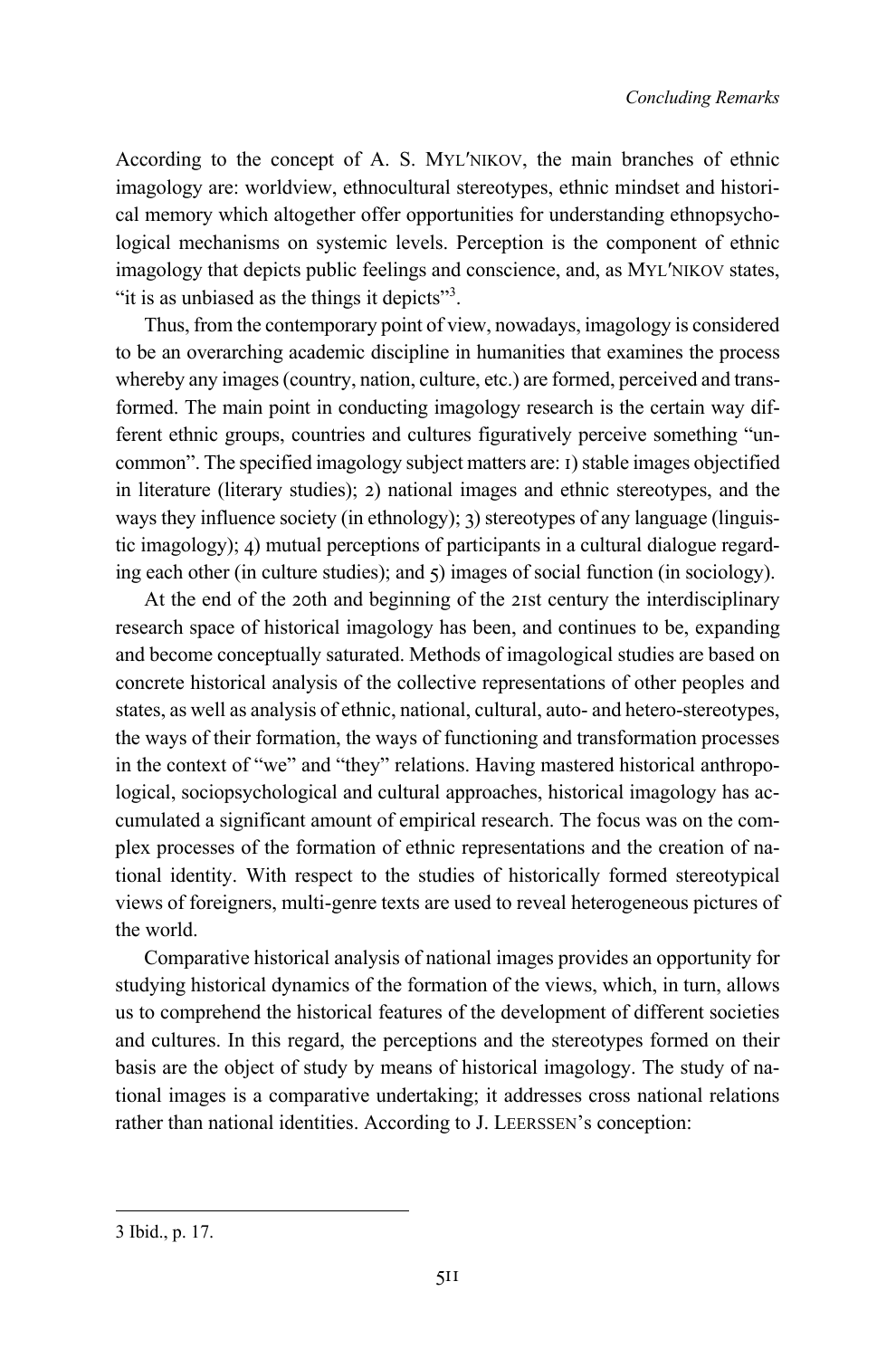this indicates that national characterizations are often specific instances and combinations of generic moral polarities, and that our way of thinking in terms of national characters boils down to an ethnic political distribution of role patterns in an imagined anthropological landscape. It is in this comparatist aspect that imagology holds out a challenge and a promise for future research.4

The key methodological principles of the imagological research program are gradually receiving more approval. First of all, one of the principles is the need to take into account the psychological component of the process of forming ethnic and national representations and images as a mixture of truth and fantasy, diligent observation and gross misconceptions. It is also very important to study prejudices regarding "Others" and high self-esteem in the context of various processes taking place in various areas of activity and external relationships of society at specific points in its history. That is why the study of individual and collective ideas about other peoples (leaving aside the question of their conformity to reality or its distortion) opens the way to the penetration into the spiritual life of the society in which these ideas are formed and function.

The formation of mutual perceptions, images, and stereotypes occurs in the process of sociocultural interaction of two or more nations. Sociocultural interaction of two countries is significantly more complex than simple bilateral cultural contacts or cultural interference. In this case, historians face the interaction processes between both different cultures and different societies. These societies and cultures are characterized by different levels of economic and social relations, religion and spiritual life. These differences allow discussion of the varying degrees, phases and modules of that interaction process which is inherent in sociocultural communities at defined stages of their social and cultural development.

Sociocultural interaction of countries and peoples is not a constant proximity despite being geographical. Arising and moving forward in a historical continuum, each nation passes through various stages, constantly replacing each other and depending on their relative development at each discrete historical stage. Sociocultural interaction represents the process of these concrete parameters, the ramifications and requirements of societal actions, their cultural, social and historical characteristics, but also the external influence of worldwide historical development or the phenomena of regional order. In addition to the aforementioned factors, history also provides many examples of artificial and spasmodic development of these specified processes.

On the basis of methodological approaches and the specified data of research fields described above, first of all, we must define the connection between the

<sup>4</sup> Joep LEERSSEN: "Imagology: History and method" (2007), p. 29.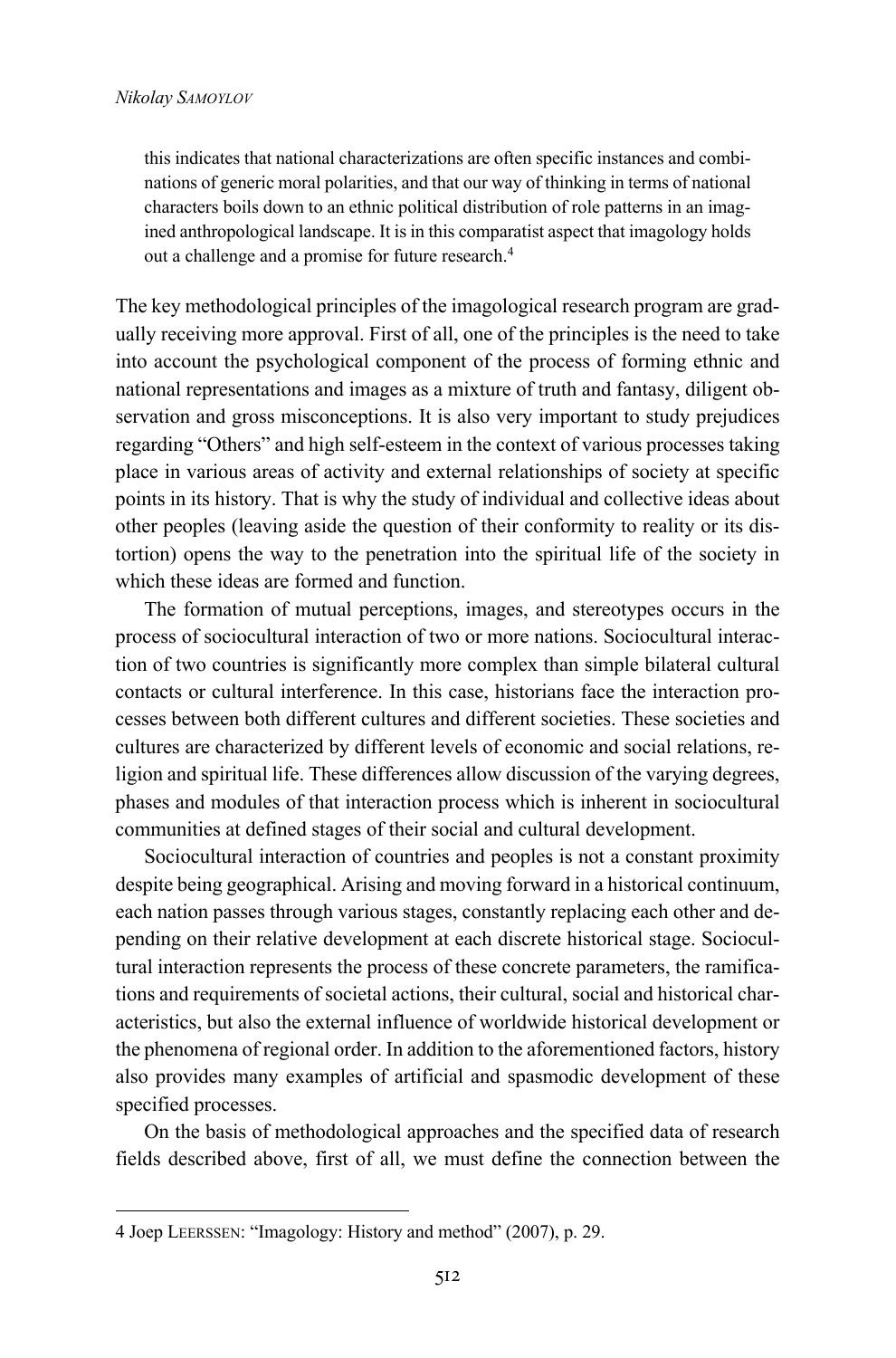following concepts, such as "perception", "stereotype", "prejudice" and "image" in order to study their formation and development within the framework of social ideas and collective consciousness of any nation.

We consider "perception" to be an impression about another nation or country and primary apprehension of this impression in an individual's mind. More frequently, "perceptions" occur on the basis of available information, which can either be fragmentary or systematic (personal impressions and data obtained from other people, literature, or under the weight of mass communication media). It must be taken into account that this information can be subjective, unilateral, unreliable or even false. "Perceptions" can be easily changed. Also, they can be stable, positive as well as negative. The main point is that they are always oriented on an individual's mind. A set of perceptions forms a model that is strong enough to influence stereotypes and form the images.

"Stereotype" (ethnic, national) in its turn is depicted as a component of collective consciousness. It is a stable representation which is set in the public mind and which consists of standardized collective experiences one receives during the process of communication (within a family, an educational institution, a community or a state). "Stereotypes" can be based on both objective knowledge and misunderstandings formed in the society or created under the pressure of propaganda. They can often be transformed into persistent forms lingering in the minds of some groups of people or even nations.

"Perceptions" and "stereotypes" sometimes can cause "prejudice", i.e., a negative attitude toward any ethnic group, nation or state. Ethnical prejudice often becomes an element of a global public mindset. They can engender various theoretical constructs. On the basis of these constructs, many geopolitical and foreign policy concepts are formed in an objective way or perhaps only to conform to a certain political environment. A famous American psychologist Gordon ALLPORT (1897– 1967) conducted research on the sources of prejudice and the role of prejudice in the structure of national character. He tried to use sociological as well as historical approaches and psychological data while writing his book *The Nature of Prejudice*<sup>5</sup> .

The combination of "perceptions", "stereotypes" and, in some cases, "prejudice" forms the "image" of a nation: a specific collective portrait which is projected into its collective consciousness. On the basis of this, we can state that an "image", globally speaking, turns out to be an objective phenomenon which consists of sets of perceptions and stereotypes depicted in different spheres of public life and mass consciousness.

The joint German-Russian project provided by sinologists from Heidelberg and St. Petersburg universities, which is a basis for this book, was aimed at

<sup>5</sup> Gordon ALLPORT: *Nature of Prejudice*, New York: Doubleday Anchor Books 1958.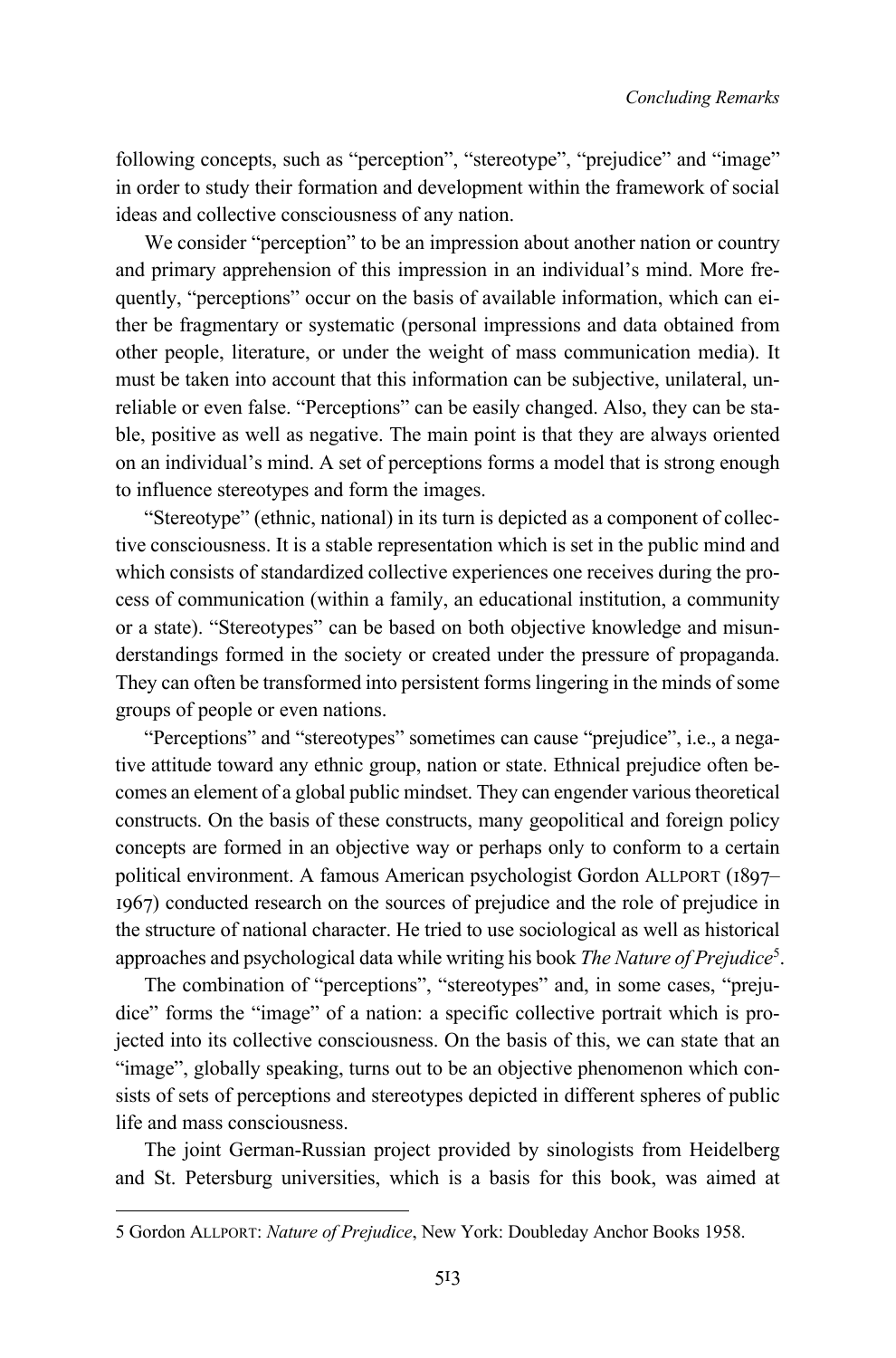investigating shifts and continuities in Chinese perceptions of Russia and the West during the 20th century. The shifts and continuities were studied in three major areas: L. The field of socialization via an investigation into normative descriptions of Russia and the West in Chinese school textbooks which define images of "the Other" from childhood onwards; 2. The field of literature and Chinese fictional representations of Russia and "the West" consumed by the Chinese reading public; N. The field of social, political and ethnic perceptions as reflected in visual sources.

The chosen areas of research are determined by their significance for understanding the processes of image formation. The time-frame includes the whole of the 20th century, from Tsarist Russia through the Soviet Union to post-Soviet Russia, then from the two World Wars through the Chinese transition from Imperial China to the Republic, and finally to the People's Republic. The time of the Sino-Soviet split, the end of the Cold War, and the new situation in the world after 1989, as well as its effects on China, are also interesting for detailed study. The focus on "Chinese" perceptions, in turn, covers not only mainland China in the 20th century but also post-1945 Taiwan. These choices in terms of spatial and temporal coverage are to lead to a multifaceted research on how Chinese perceptions of Russia and "the West" shifted, and, where possible, continuities might be detected.

The first block of the articles was devoted to the Chinese school textbooks. The perceptions of other countries and their history constructed by school textbooks are extremely important because they form the schoolchildren's views, which remain with them for their entire life. Textbooks usually demonstrate that the content of these texts reflects complex and multidirectional trends in the academic and political environment of the societies.

In the time between 1900 and 1949 (the late Qing and Republican period), both Russia and the West in Chinese history textbooks were described through the same categories, which define their image as either liberals and leaders of progress, or aggressors and imperialists. Chinese textbooks from that period associated Russia with the West but often presented Russians as the most despotic and aggressive representatives of the Westerners. At the same time, it can be said that Russia stood in a certain opposition to all the rest of the Western countries. There is a dual image of the West in Chinese textbooks. The image of the Western countries in the textbooks on national Chinese history, due to aggression and wars, was mostly negative. In the world history textbooks, Western countries were portrayed as not only the imperialists but also act as the authors of concepts such as human rights and the constitution and liberalism. They were the creators of the Industrial Revolution and proponents of the development of science and progress. Since the 1930s, when Kuomintang came to power, the textbooks have become extremely nationalistic.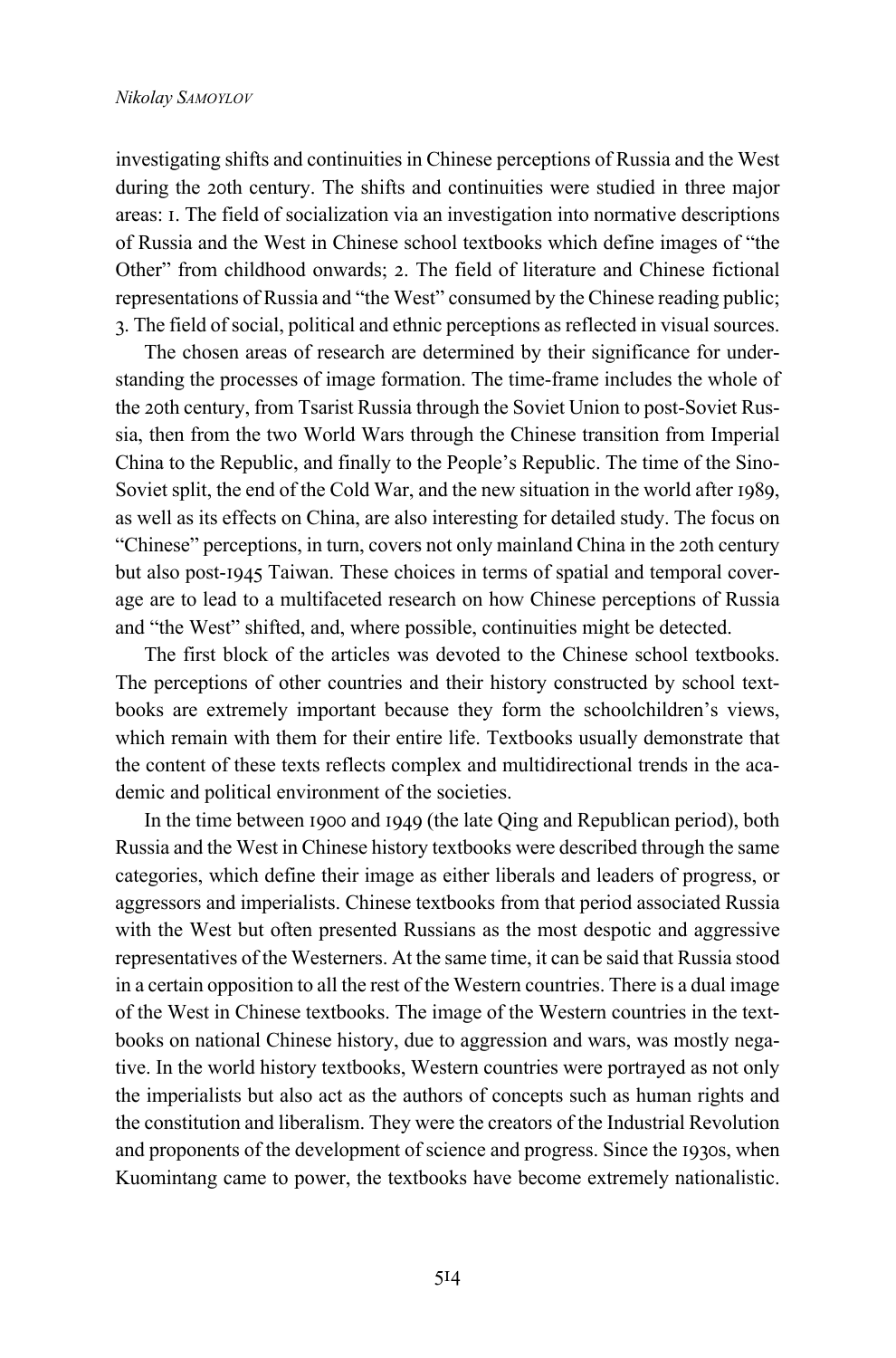They stress China's contribution to world culture, stating that many inventions came from China and helped Europe develop.

The PRC school history textbooks began with an idealization of the USSR in the 1950s. School textbooks published in the People's Republic of China in the 1950s, as well as the accompanying teaching materials, to a large extent, had copied similar textbooks and training programs used in the Soviet Union. This was especially true of textbooks on world history. In the 1950s, many Soviet historians visited China and contributed to the development of world history teaching programs in Chinese universities and schools. It is therefore unsurprising that Chinese textbooks on general history sought mostly to emulate Soviet publications. Special emphasis is laid on the Industrial Revolution, which was the driving force behind the development of colonialism. China enters the stage of world history as a victim of Western colonialism, which is seen as the result of capitalism and an expression of worldwide class struggle according to Leninism. It is shown how the West is presented as an aggressor and how Marxism and the Communist Party are seen as legitimate defenders of China.

With the split of the PRC-Soviet ties, a disenchantment with post-Stalinist USSR ensues, and the PRC regards itself as the only true proponent of communism. Western "progress" and "achievements", in contrast, are deconstructed by exposing their inhumane nature, especially in the 1950s. With the "Reform and Opening" politics and the "Four Modernizations" beginning in the late 1970s, the West was cautiously credited for technological innovation.

In the 1980s, during the "Four Modernizations", a more positive image of the West appeared in China and was added to the history curricula and textbooks. Scientific innovation during the Industrial Revolution now won high praise. In the 1980s, European history was instrumentalized to legitimize the Chinese Reform and Opening policy. As the policy of the PRC was being altered, the concept of history was likewise modified. The DENG Xiaoping Era's idea of the Chinese future was technocratic and modernized, or even westernized. Therefore, a new interpretation of the world history and a more positive image of the West appeared in Chinese textbooks.

Actual information on world events is just one aspect of world history education. Our studies show that the underlying use of the said information always speaks to the present and should be also understood as allegory, parable or coded propaganda to legitimize domestic policies and the status quo of national identity. This may be especially seen and pronounced in the shifts and rifts in PRC world history textbooks. This is especially noticeable in the shift and schism in the PRC textbooks on world history.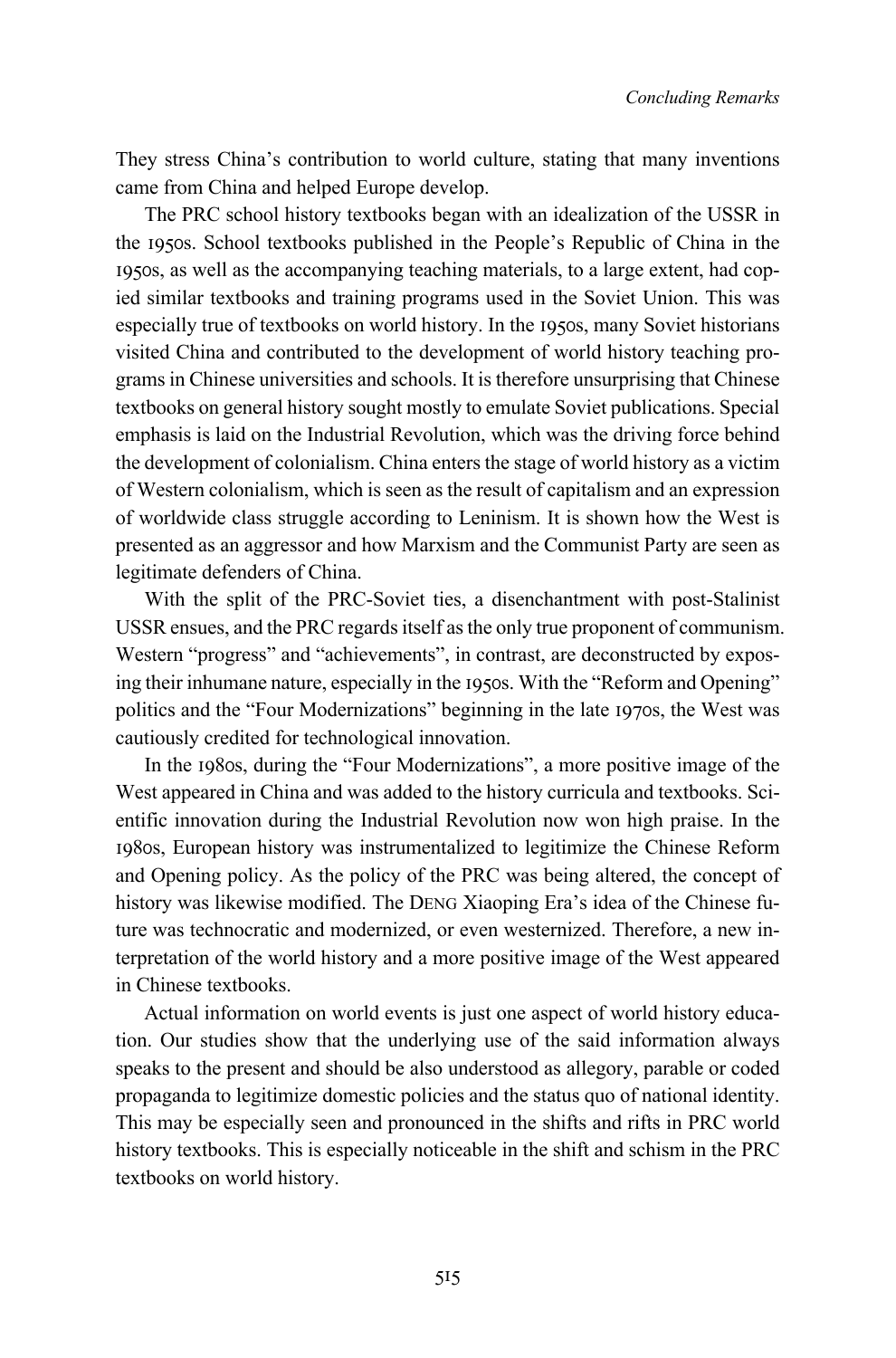## *Nikolay SAMOYLOV*

In recent decades the image of the Western countries and Russia has been defined by Chinese political and economic policies aimed at its integration into the world's global institutions. For this purpose, previous historical concepts gave way to a new theoretical framework. From this point of view, China became regarded as an integral part of the global historical process led by the West to form a unified world political and economic system. Western countries received, in historical textbooks, much more positive assessment as the main leading states contributing to the formation of the world economy system. At the same time, this global history concept is used in Chinese textbooks as a tool for building national identity and supporting the domestic political agenda.

Apparently, the image of Russia in modern Chinese and Taiwanese textbooks is slightly different from that of rather positively assessed Western countries. Textbooks on both sides of the Taiwan Strait try to demonstrate that Tsarist Russia always had development strategies of outward expansion. They detail the issues of land expansion by Russia in the Far East.

Taiwanese textbooks give even more negative assessments in the section on the history of China even though there has been a steady improvement in bilateral relations between Russia and Taiwan since the 1990s. This might be attributed to the anti-Soviet and anti-Communist rhetoric of the 1950s and 70s, which is left unattended since the main focus is put on the revision of proper Taiwanese history. Chinese and Taiwanese textbooks give different assessments of the 1917 revolution, the key event in the history of Russia with world implications. Chinese textbooks describe the October Revolution as a turning event in the world history, suggesting a non-capitalist model of social development. The later Soviet experience of socialism is seen as an example of bad implementation, and thus a warning against mistakes that could be made on the way. In Taiwanese textbooks, the revolution of 1917 is consistently shown as the result of military upheavals, which did not bring relief to the people but rather deprived the country of democracy and freedom.

Formation of literary perceptions and Chinese fictional representations of Russia consumed by the Chinese reading public were demonstrated by the authors of the book on the background of the history of Russian literature in China.

The introduction of Russian literature to China dates back to 1872. Sometimes it was driven by the intention to expose the evils of the aggressive northern barbarians, sometimes by the desire of Chinese literati to learn the revolutionary experience of Russia in the 19th and beginning of the 20th centuries. Although initially the translation of Russian literature was lagging behind the Western literatures, after the May Fourth movement in China in 1919 and the October Revolution in Russia in 1917, it started to attract more and more attention. After the split of the GMD and the CCP in 1927 and the rupture of diplomatic relations between China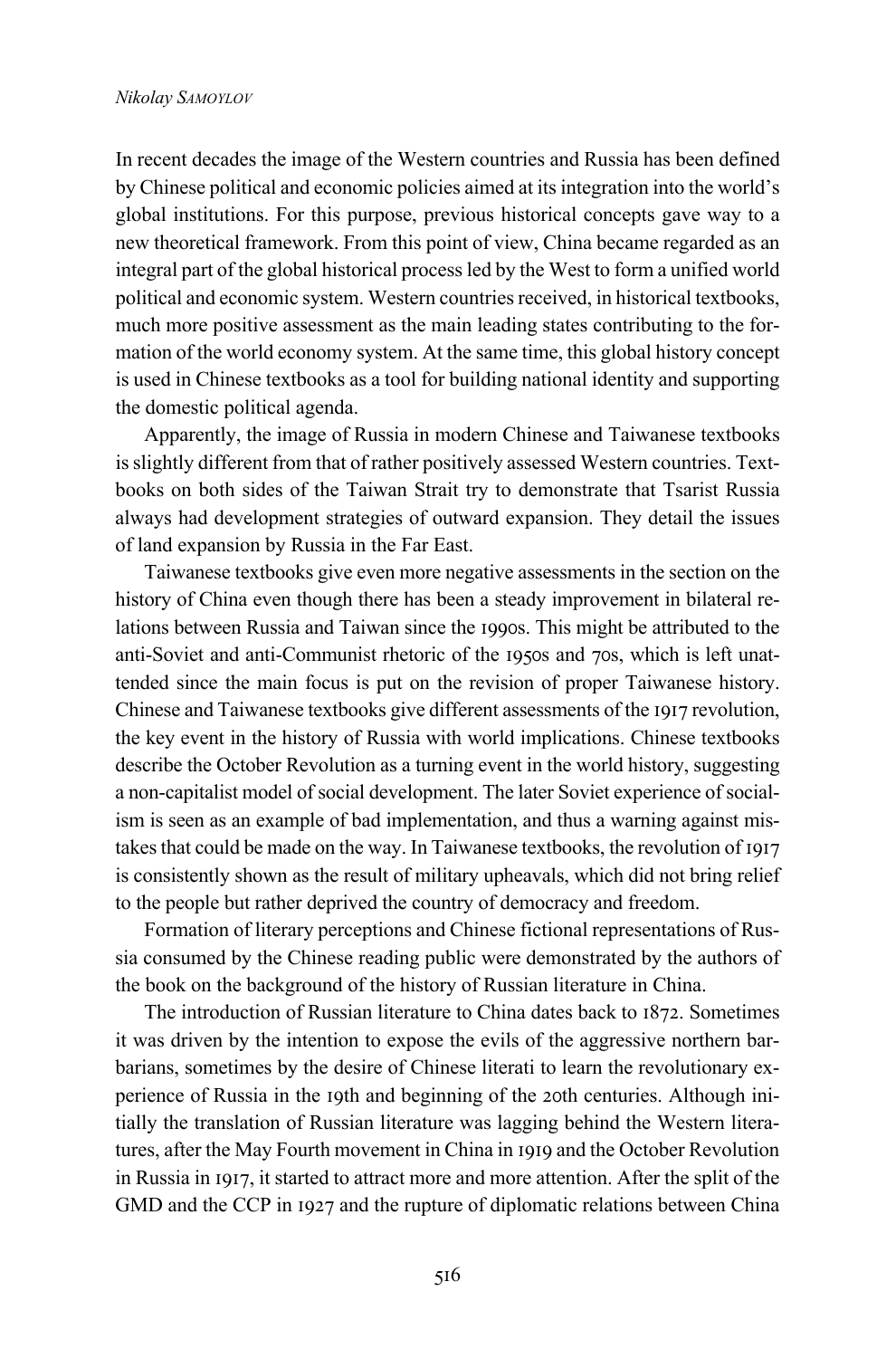and the USSR in 1929, the promotion of Soviet literature became not only problematic but also a rather dangerous affair. Nevertheless, it was at the beginning of the 1930s that the translation of Russian and Soviet literature underwent significant acceleration. In the 1930s, the Russian and Soviet literature became the second most frequently translated foreign literature in China, and, from the 1940s up to the end of the 1980s, it was dominating foreign literature. The contribution of leftwing literati to the translation and promotion of Russian and Soviet literature in China at the beginning of the 1930s is widely acknowledged. However, their ideological rivals, i.e., Chinese nationalists, did not ignore Russian literature either. Communist and nationalist literati each had their own reasons to address Russia and created distinct images of Russia and Russian literature in their publications.

The third group of texts examines representations and visual images of Russia and the West in the 20th century China. "Representation is a relatively new word in the historian's vocabulary. Instead of the concrete and factual, scholars interested in understanding the path are turning to thought and images".<sup>6</sup> Contemporary trends in historiography are less concerned about the distinction between reality and imagination. Visual images (pictures, cartoons, photos, films, sculptures, architecture, etc.) usually inform the historians in specific ways. No doubt, the use of visual materials does not replace the documental sources. Nevertheless, it creates new opportunities for understanding some of the trends of the past. By studying visual images, we can definitely present new visions of the history.

Materials presented with visual images are extensive and diverse. Their form and content can be influenced by ethnic and religious beliefs, myths or a game of imagination, but commonly, politics and ideology. As shown in our book, visual images that need to be studied are extremely diverse: *nianhua*, cartoons, caricatures, political posters and even cemeteries.

The Late Imperial China period is represented by traditional Chinese folk woodblock printings. The appearance of new visual images of foreigners and foreign realities in China during that period is considered through the prism of traditional folk thinking. Paintings can be divided into three main groups: images related to Christian missionaries in China, images on historical and political themes, and traditional benevolent paintings depicting Western advances in science and technology. Each group was addressed to a specific "consumer". Woodblock prints associated with the activities of Christian missionaries in China, well-wishing pictures with images of Western realities, as well as images on historical and political topics that became particularly popular in early 20th century. It is probably for this reason that images with western "curiosities" make up the most

<sup>6</sup> Yulia MIKHAILOVA and M. William STEELE (eds.): *Japan and Russia: Three Centuries of Mutual Images*, Folkestone: Global Oriental 2008, p. 1.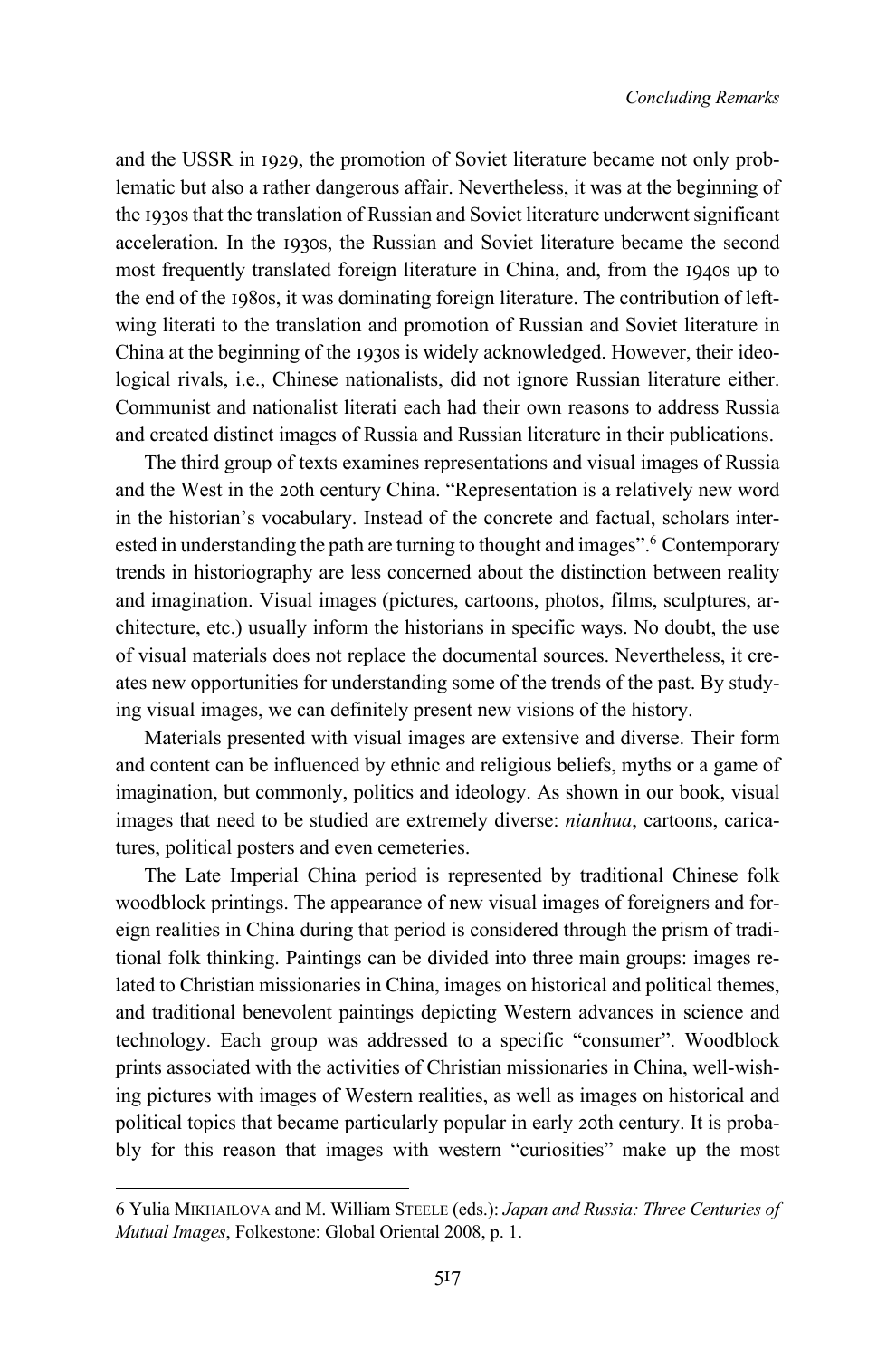numerous groups. This fact once again confirms that the art of *nianhua* was extremely responsive to changes in Chinese society and, among other things, brought the information about the latest achievements to every corner of the country.

The Republican period shows a diverse and fluid picture of Chinese perceptions of Russia and the West – Cartoons which appeared at that time were a foreign medium; which was eagerly accepted and adapted to local tastes. Through this foreign medium, Russia and the West were depicted interchangeably together and apart, as sources of inspiration and of danger, as governments and as commoners. The cartoonists recognized the key threats of the decade to be coming from totalitarian states, imperialist interests and militarist zeal, and yet the division into Axis and Allied powers was not always clear at that time. The premonition of a looming global war drove a part of Chinese society into visualizing the future as a clash of defenseless humanity and unstoppable warmongers, a conflict not of country against country, but of civilization against barbarianism. However, this massive threat did not completely overshadow the more mundane matters of daily life, where new films, intricate designs and celebrity trivia were still a part of what the Chinese read about the West and about Westerners' existence in China. Some issues, such as British presence in Hong Kong or foreign sailors' drunken behavior in Shanghai, were the cause of indignation while others, like achievements of painters, cinematographers or writers, would be praised and admired. In this cultural sphere "the West" and "Russia" could be mixed together. The only sphere where "Russians" were most often quite clearly separated from "Westerners" was the narrative of Russian emigrants living in China and standing well apart from both Chinese and other foreigners.

After the creation of the People's Republic of China, in the 1950s–1970s, visual images presented in the form of pictures, portraits, posters and cartoons played a very important role in mass propaganda and were used to introduce official ideas to the public consciousness. After 1949 a lot of posters and cartoons that appeared in China had to promote the main ideological principles of the Communist Party, including its foreign policy. In that period, the image of the USA and the West as a whole was negative in China and did not change much. The image of the Soviet Union, in contrast, was entirely positive in the 1950s, but underwent significant changes during the Сultural Revolution, becoming similar to the image of the West in many respects. All these changes attained their reflection in posters and cartoons.

Accordingly, the articles by the German, Russian, and Chinese scholars presented in this book reveal a wide range of issues and problems associated with the formation of perceptions of Russia and the West in China, and their changes, continuities and contingencies on the base of imagological framework. This